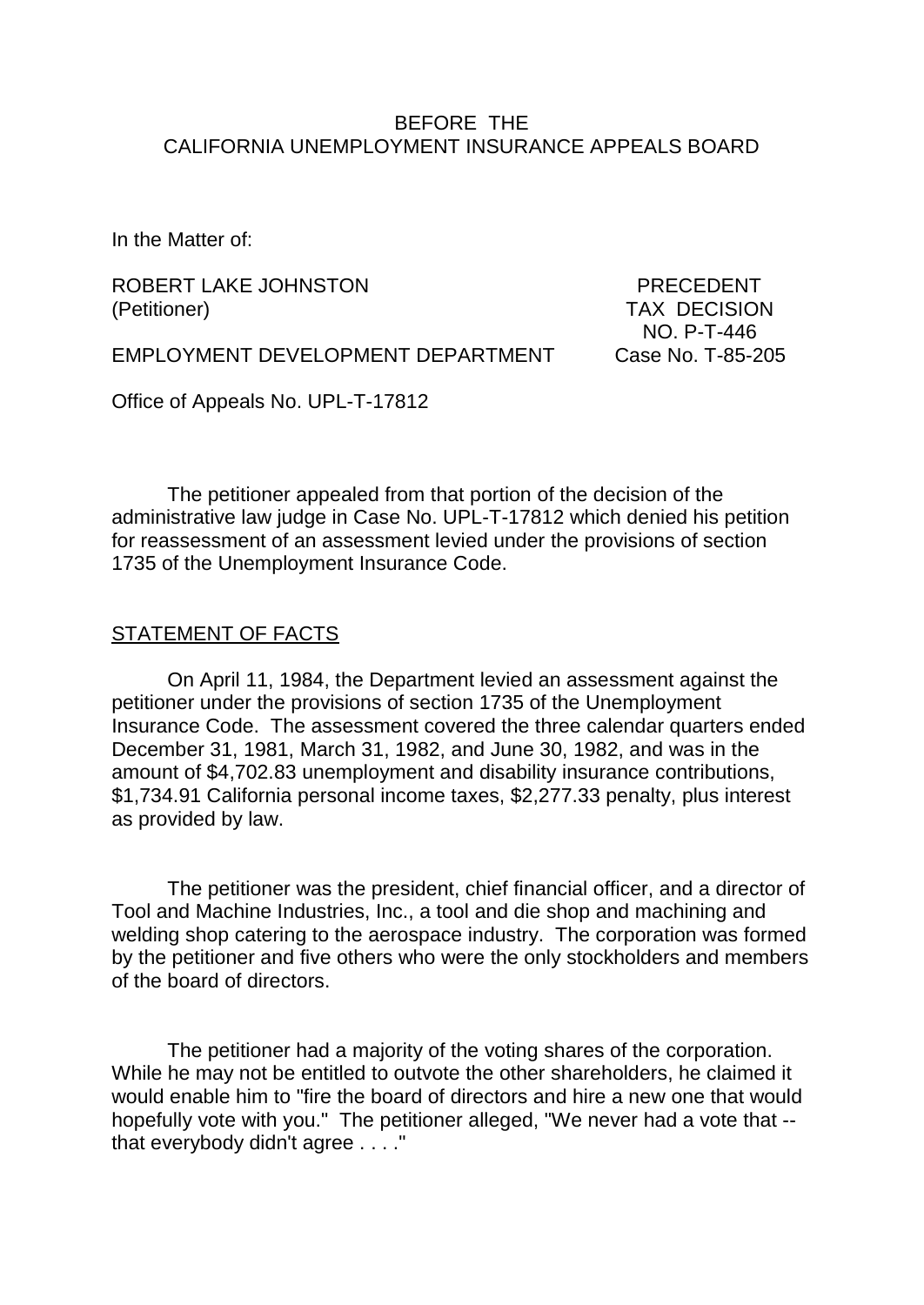The corporation began manufacturing operations about July 1, 1980. The petitioner was the only person who could bring in work (sales) and the only one who could "quote it." In July 1981 the petitioner and his wife were seriously injured. The petitioner returned to work on a part-time basis in November 1981. However, as a result of his absence due to injuries at various times during the period from July 1981 through December 1981, and the lack of profitable sales or orders, it was necessary to cease operations.

Prior to closing the business, on approximately January 1, 1982 the petitioner and the other five directors of the corporation entered into a financing arrangement with Heller Credit Corporation to complete all orders on hand. Heller took charge of all receivables and advanced funds to the corporation to continue operating. Without this financing the petitioner alleged the corporation inventory and receivables would have been worthless.

The petitioner planned to complete the unfinished inventory, and then sell the equipment at auction to pay off the corporation's debts and the personal liabilities of the directors. The petitioner assumed there would be sufficient funds to pay some or all of the state and federal taxes.

The petitioner completed a typewritten narrative introduced as Exhibit No. 17 at the hearing in which he stated that if the company had shut down rather than complete all orders on hand, "we would be in enormous personal debt and could never have paid any taxes." The petitioner also stated he was the only one who was doing all the work to try to save the corporation and pay its bills.

Three other directors testified the petitioner generally ran the corporation and made the decisions. The Vice President alleged he left in March 1982 because the petitioner would not teach him his duties. These persons indicated a general lack of knowledge of the fiscal affairs of the corporation, even though they attended board meetings. They generally went along with the petitioner's wishes.

When orders were being completed, the corporation continued to employ the persons whose services formed the basis for this assessment. These employees were paidtheir net wages after deductions although no employee withholdings were placed in the trust account. The petitioner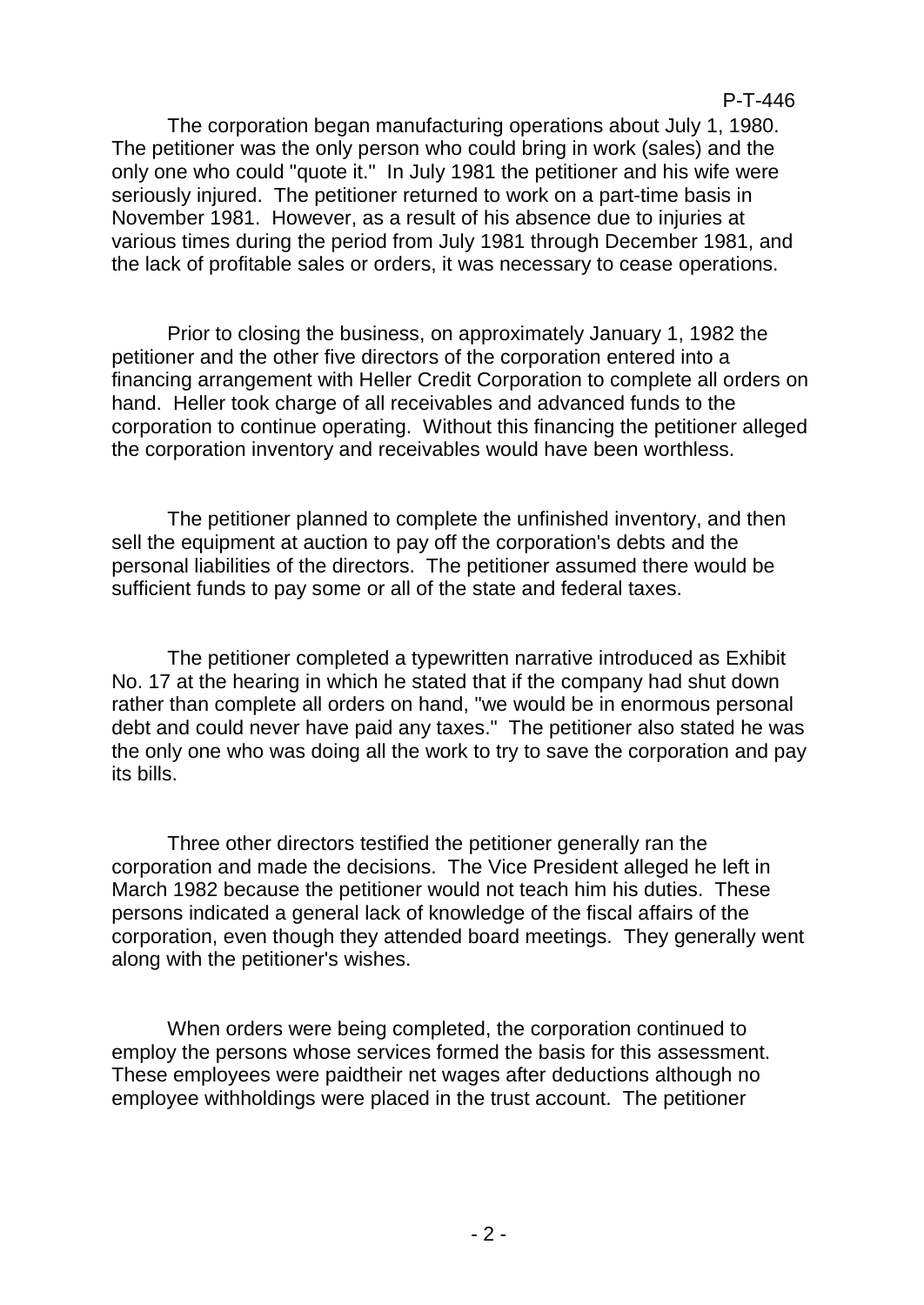nevertheless filed quarterly returns for the three quarters ending June 30, 1982 but failed to pay over any employer taxes or withholdings, because the credit corporation allegedly would only advance enough funds to pay the net payroll despite his request for additional funds.

The problem relating to employment taxes was first brought to light in a board meeting in February 1982. The petitioner requested the other directors to loan money to the corporation to keep going and make the payroll. Only the petitioner and one other director/shareholder loaned any additional funds. No evidence was presented that these additional funds were placed in the trust account or retained for the payment of any taxes due from the corporation.

The orders on hand were completed in the corporation shops or sent to other shops. The corporation then ceased total operations in May 1982. After the sale of the corporation equipment and payment to Heller Credit Corporation and other corporate debts, the corporation received approximately \$18,000. Of this \$18,000, \$14,000 was paid to the Internal Revenue Service and \$4501.72 to the Employment Development Department as partial payment of the amounts due.

# REASONS FOR DECISION

Section 1735 of the Unemployment Insurance Code provides in pertinent part:

"Any officer, major stockholder, or other person, having charge of the affairs of a corporate or association employing unit, who willfully fails to pay contributions required by this division or withholdings required by Division 6 (commencing with Section 13000) on the date on which they become delinquent, shall be personally liable for the amount of the contributions, withholdings, penalties, and interest due and unpaid by such employing unit. The director may assess such officer, stockholder, or other person for the amount of such contributions, withholdings, penalties, and interest."

Section 13020 of the Unemployment Insurance Code provides in pertinent part: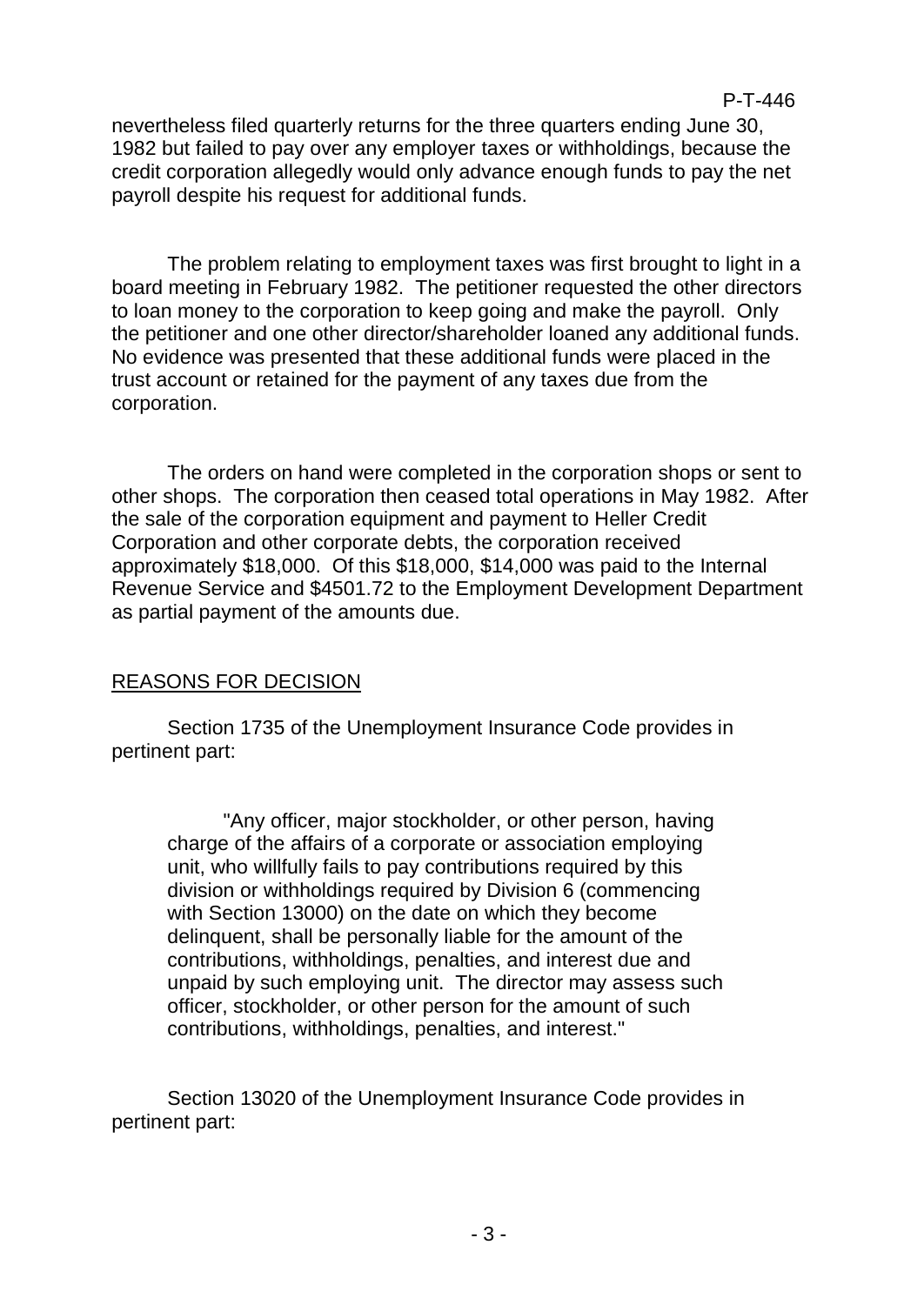"(a) Every employer who pays wages to a resident employee for services performed either within or without this state, or to a nonresident employee for services performed in this state, shall deduct and withhold from such wages, except as provided in Sections 13025 and 13026, for each payroll period, a tax computed in such manner as to produce, so far as practicable, with due regard to the credits for personal exemptions allowable under Section 17054 of the Revenue and Taxation Code, a sum which is substantially equivalent to the amount of tax reasonably estimated to be due under Part 10 (commencing with Section 17001) of Division 2 of the Revenue and Taxation Code resulting from the inclusion in the gross income of the employee of the wages which were subject to withholding. . . ."

The Unemployment Insurance Code requires an employing unit to make contributions to the Unemployment Fund and to withhold from the wages of workers certain worker contributions, including personal income tax, in trust and pay over to the Department these contributions and withholdings quarterly along with the proper returns. If such contributions and withholdings are not paid over as required, the director may make an assessment of the amount due. Any corporate officer who is (1) a person having charge of the affairs of the corporation, and (2) wilfully fails to pay the unpaid and owing contributions and withholdings of the corporation, is personally liable for the payment thereof plus penalty and interest as provided by law.

There is no dispute that the employer contributions and withholdings which form the basis of the assessment herein were not paid on time and became delinquent. However, the petitioner herein denies personal liability for the unpaid employer contributions and withholdings due from Tool and Machine Industries, Inc. The thrust of the petitioner's contentions, in written and oral argument, is that during all relevant periods the control of the financial decisions affecting the corporation was in the hands of an outside credit corporation, that the petitioner acted as a reasonable and prudent businessman, that there was no wilful failure to pay over any taxes owed, and that petitioner is being subjected to a 100 per cent penalty that is unfounded in any statutory authority. The petitioner argues that a failure to pay employer contributions should not be looked upon as involving the enforcement of a trust but simply a failure to pay. The petitioner makes a comparison of Federal and State law and cites Slodov v. United States (1978), 436 US 238, for the proposition that a violation of obligations to withhold does not per se invoke liability and that the only actionable basis for liability is a wilful failure to pay.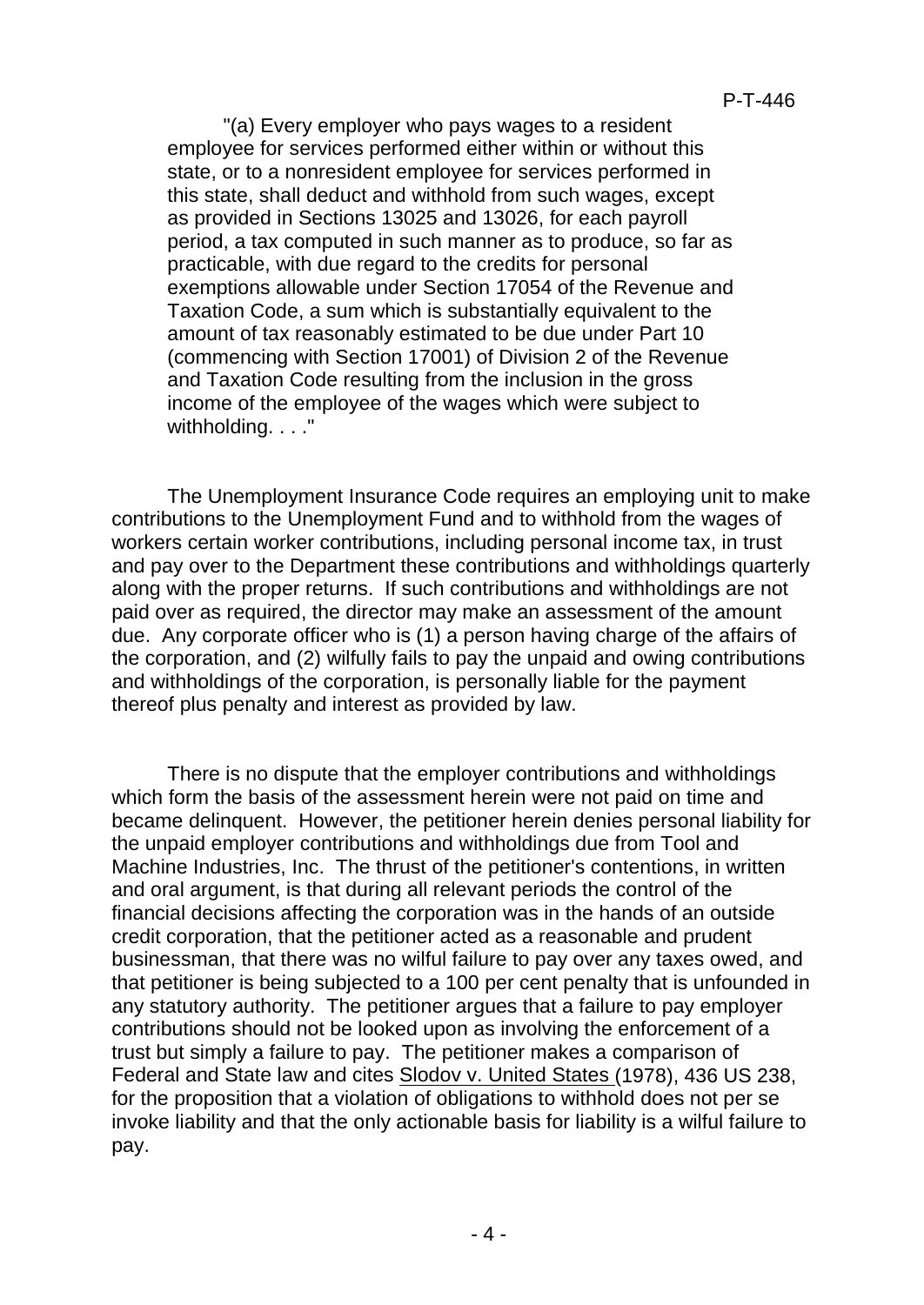The Slodov case, supra, is distinguishable on its facts. The Slodov case involved an individual who purchased the stock and assumed management of three corporations, which were delinquent to the federal government for payroll taxes. After the petitioner assumed control, the corporation acquired sufficient funds to pay the taxes but those funds were used to pay other corporate expenses. The petitioner therein acknowledged liability for the taxes that accrued during her period of control, but denied liability for other periods. The court held where a person acquires and assumes control of a corporation at a time when taxes are delinquent and there are no funds to satisfy the tax obligations, and where funds thereafter acquired are not directly traceable to the withheld taxes, the acquirer is not liable under section 6672 of the Internal Revenue Code for wilfully failing to pay over taxes. In the instant case this petitioner was president of the corporation since its formation and the taxes accrued during his tenure, not before he became associated with the corporation, as in Slodov.

We know of no court decisions interpreting or construing section 1735 of the code. The concept of a responsible person in a similar provision of federal law, section 6672 of the Internal Revenue Code, has been interpreted in numerous court decisions. A "responsible person" under section 6672 of the Internal Revenue Code is the federal counterpart of a person having charge of the affairs of a corporation under section 1735 of the Unemployment Insurance Code. Section 6672 of the Internal Revenue Code provides in part:

"(a) General Rule. Any person required to collect, truthfully account for, and pay over any tax imposed by this title who willfully fails to collect such tax, or truthfully account for and pay over such tax, or willfully attempts in any manner to evade or defeat any such tax or the payment thereof, shall, in addition to other penalties provided by law, be liable to a penalty equal to the total amount of the tax evaded, or not collected, or not accounted for and paid over."

Although section 6672 of the Internal Revenue Code and section 1735 are not identical, they are sufficiently similar so that the construction and interpretation of the federal statute by the courts should be considered in construing the similar state provision (Appeals Board Decision No. P-T-104).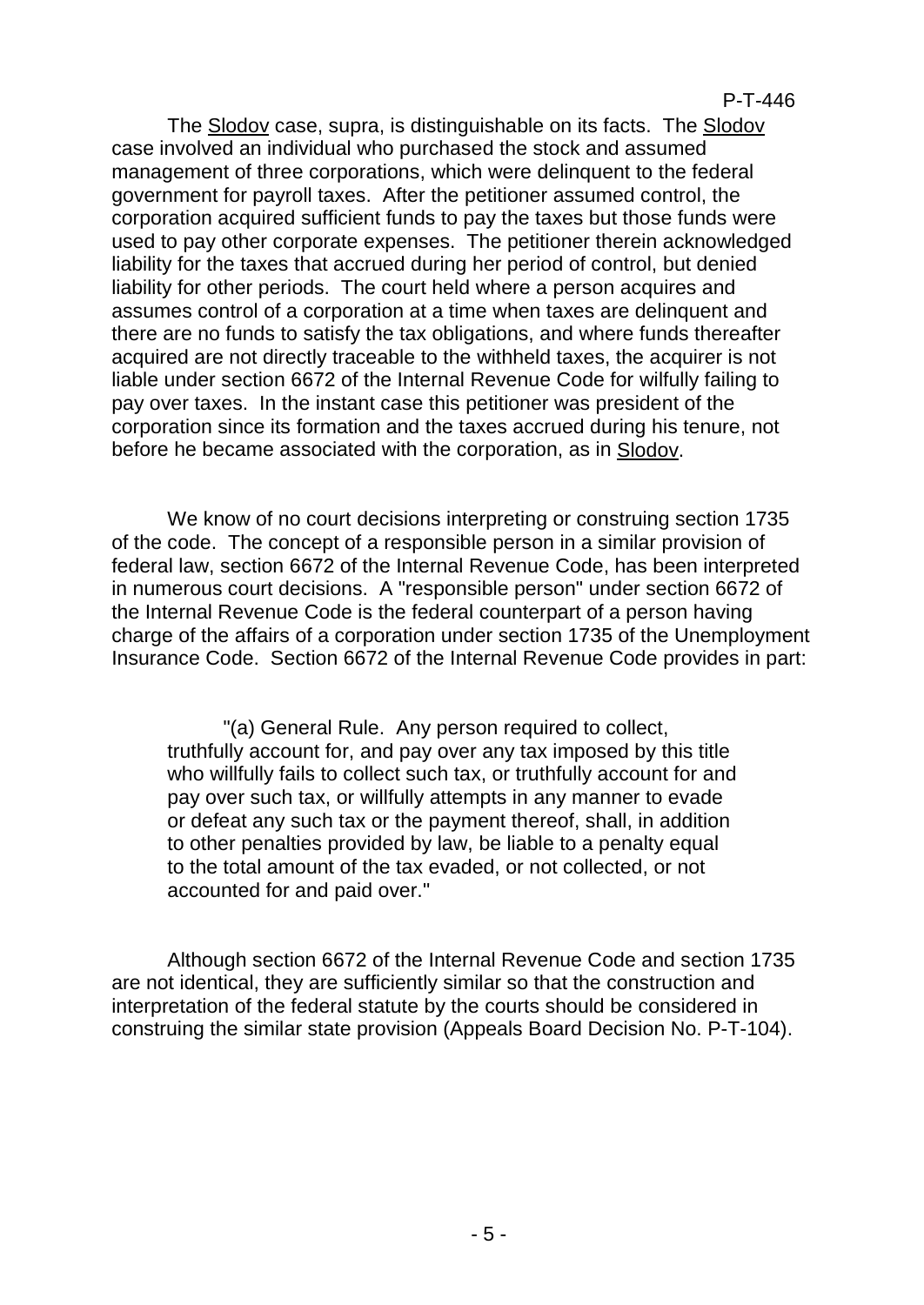In determining if this petitioner may be held personally liable we must first consider whether the petitioner falls within the class of persons who can be found as having charge of the affairs of the corporation within the meaning of section 1735 of the Unemployment Insurance Code.

Every corporation employing workers must have some person who has the duty or responsibility of withholding and paying over faxes to the government. A corporate officer may be deemed a responsible person if he has significant although not exclusive authority with respect to corporate decision making and action where taxes are due to the government (Hartman v. United States, 538 F2d 1336 (8th Cir. 1976)). Similarly, a corporate officer who possesses significant authority in the general management and fiscal decision making of the corporation is a responsible person (Kizzer v. United States, 598 F2d 1128 (8th Cir. 1979)).

A responsible person within the meaning of section 6672 of the Internal Revenue Code is one who has the final word as to which bills should or should not be paid (Wilson v. United States, 250 F2d 312 (9th Cir. 1958)). "Final," within the context of section 6672 means significant rather than exclusive control over the payment of bills (Turner v. United States, 423 F2d 448 (9th Cir. 1970)).

In Scherer v. United States (1963), 228 F.Supp. 168, the chief executives of a corporation, who were in reality running the corporation, and the board of directors were responsible persons within the meaning of section 6672 of the Internal Revenue Code where they knew taxes were due and unpaid yet kept the business going rather than pay over taxes.

The petitioner herein was the president, a director, and the chief financial officer of the corporation with signatory authority and the power to "fire" other directors. He was also the person who signed and submitted the employer quarterly returns without paying the employer contributions and employee withholdings for the period in question. There is no question that the petitioner had significant authority over the general management and decision-making process of the corporation. The petitioner was well aware that employee contributions were not being placed in the trust account or employer contributions made while the corporation continued to operate.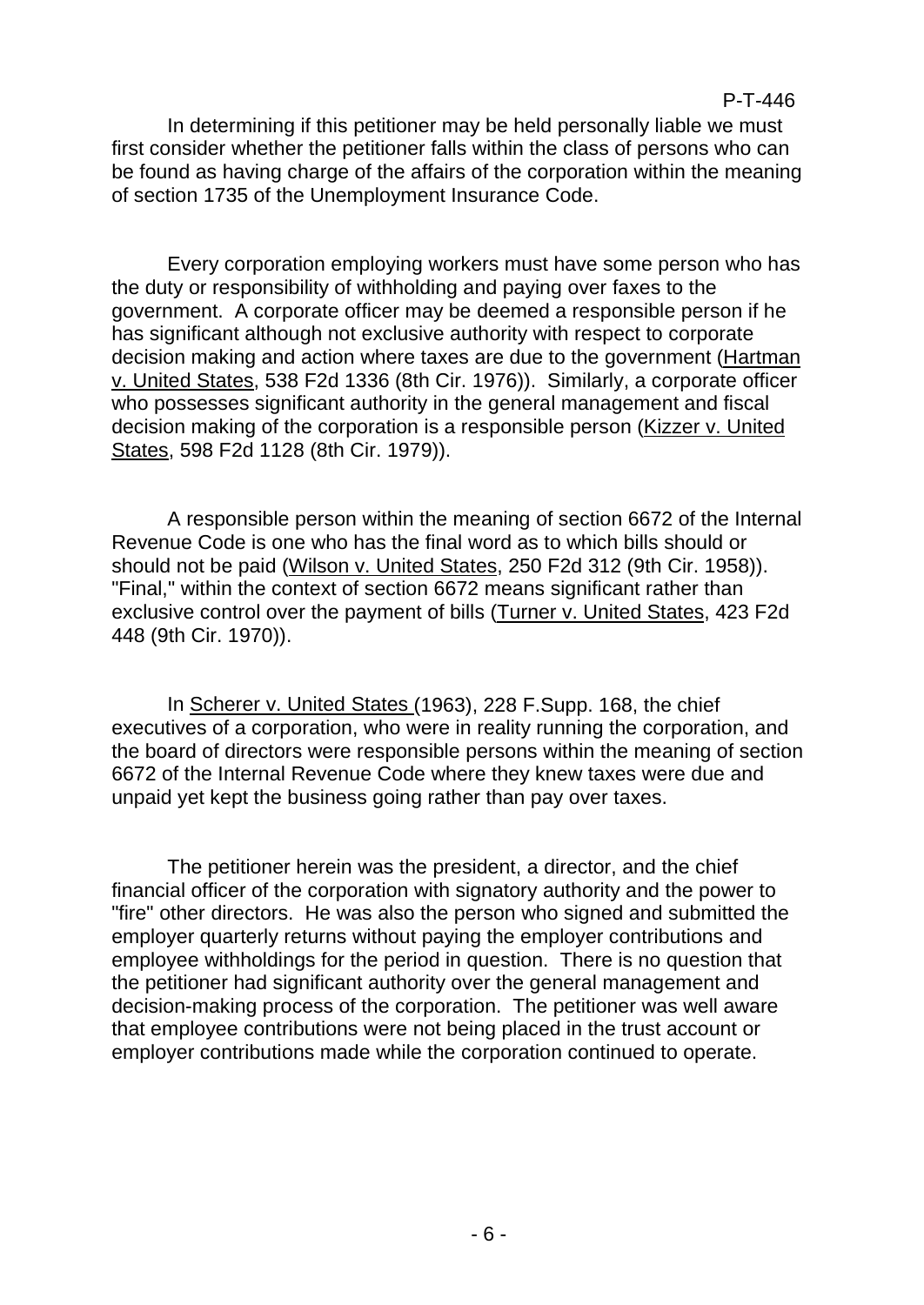As one of the directors and chief financial officer of the corporation, the petitioner had a duty to participate in the management of the corporation and to do so in a manner that would assure the payment of all obligations of that corporation. The petitioner did not establish that any other corporate officer, director, or shareholder had ever prepared the employer quarterly returns or was expected to do so. The other directors generally agreed with and looked to the petitioner for guidance with respect to the fiscal affairs of the corporation. Accordingly, we conclude that the petitioner falls within that class of individuals envisioned in section 1735 of the Unemployment Insurance Code as having charge of the affairs of the corporation and, as such, is a responsible person.

The remaining issue is whether the petitioner's failure to pay over the required employer contributions and withholdings was wilful.

The federal courts have held that an intent to defraud the government is not required for a finding of wilfulness as that term is used in section 6672 of the Internal Revenue Code, Feist v. United States, 607 F.2d 954 (Ct.Cl.1979); Anderson v. United States, 561 F.2d 162 (8th Cir. 1977); Roth v. United States, 567 F.Supp. 496 (DCNY 1983).

In Feist v. United States supra, the court stated:

"Willfulness can be proved by showing that the responsible person recklessly disregarded his duty to collect, account for, and pay over the trust fund taxes or by showing that the responsible person ignored an obvious and known risk that the trust funds might not be remitted." (607 F.2d 954, 961)

In Garsky v. United States, 600 F.2d 86 (7th Cir. 1979), the court stated:

"A responsible person's use of funds, or his knowledge of the use of funds for payments to other creditors after he is aware of the failure to pay withholding taxes, is willful conduct within the scope of section 6672." (600 F.2d 86, 91)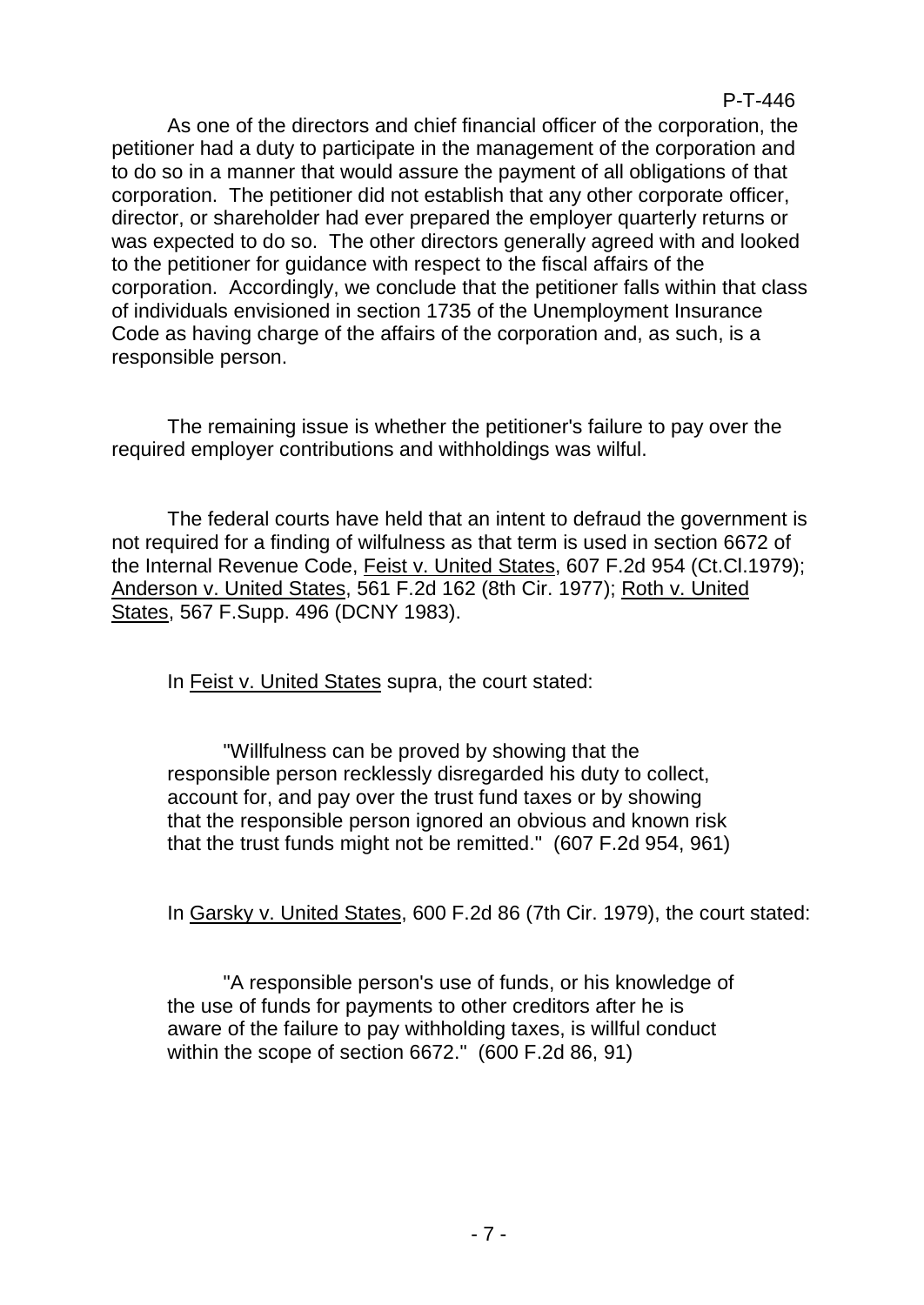". . . the determination of who is a responsible person and whether funds are in good faith paid on a preferred security are not matters to be determined either in a partial vacuum, filled only with legal theory, or solely on the basis of the paper relationships controlling stock holders create between themselves and the entities that are subject to their control. If individuals dominate a corporation, that relationship is relevant to whether they are 'responsible persons' within the meaning of section 6672. We are concerned with actual control and economic reality, not paper facade. An officer's control of corporate purse strings is relevant to whether or not that officer is a responsible person. [citations omitted] Moreover, the fact that a dominate stock holder cast his advances to the controlled corporation in the form of a secured loan transaction may be relevant in determining whether or not he 'willfully' failed to ensure that withholding taxes were paid; it may indicate that the corporation was under-capitalized, and that he in essence made the United States an involuntary and unwilling creditor of the corporation by placing on the government alone the risk that funds would be available for the payment of withholding taxes." (591 F.2d 1143, 1149, and 1150)

Wilfulness was found to exist where a corporate officer voluntarily and consciously allowed withheld taxes to be used for other corporate purposes even though the officer expected to have sufficient funds on hand on the due date to remit the taxes (Newsome v. United States, 431 F.2d 742 (5th Cir. 1970)).

The California Supreme Court in In Re Morales (1983), 35 Cal 3d, 196 Cal.Rptr. 353, reviewed a disciplinary proceeding against an attorney who had been an officer and employee of a law corporation which was dissolved and who became the sole officer of a new corporation to conduct his legal practice. The attorney and petitioner in that case had been convicted of, among other charges, failing to withhold and pay over to the state certain payroll taxes and unemployment compensation contributions. That petitioner had paid only the employees' "net wages" because of difficulties encountered in paying all of the corporate obligations.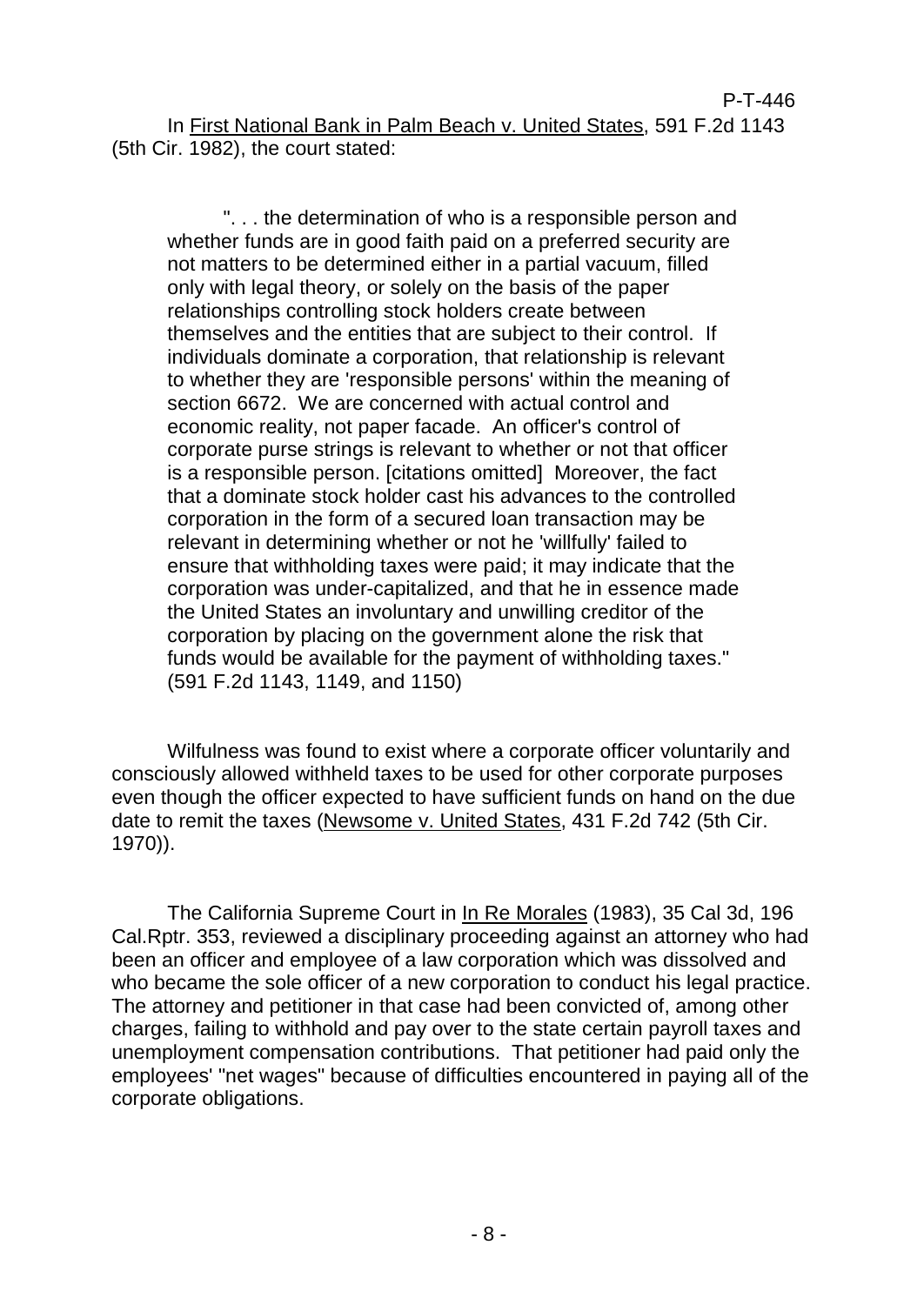The court stated that petitioner had made an illegal business decision concerning the allocation of available funds between competing obligations. Further, the court stated that the decision to allocate the available funds to other creditors was clearly wilful where that petitioner hired the staff, knew his tax obligations, borrowed money and earned fees to support his practice, but decided to pay other creditors instead of the state. The court also rejected that petitioner's argument that his obligation to pay taxes was "vicarious" because the law corporations were the actual employers.

In the instant case, the payment of withholding taxes and employer contributions was not made at the time they became delinquent. The payment of any such withholdings and contributions at a later date depended entirely upon whether after satisfying all other debts by completing the inventory and selling the equipment, there would be sufficient funds remaining. The obvious risk was known to the petitioner. Further, the petitioner was aware of the use of funds and that funds would be used to keep the corporation operating when employment taxes and withholdings were not being paid.

The petitioner and the other directors entered into a financing agreement primarily to avoid what the petitioner termed as an enormous personal debt if the corporation did not complete all orders on hand, prevent ts inventory from becoming worthless, and be able to obtain its accounts receivable. The plan was to finish everything in the shop and sell the equipment at auction to pay off the corporation's debts and personal liabilities of the directors, although the petitioner assumed the corporation might be able to pay only a part of the federal and state taxes that would be due.

In order to accomplish these goals, the corporation continued to employ individuals without funds for the necessary employee withholdings or employer contributions. The petitioner continued to file employer quarterly returns for the quarters in question without payment of withholdings and contributions. He did not assure the payment of any taxes when he and the other directors entered into the financing agreement. By continuing to operate under the financing arrangement, the petitioner made the state an unwilling creditor. The petitioner, as one of the corporation's directors and chief financial officer, had the duty of managing the affairs of the corporation to assure payment of all tax obligations. We conclude on this basis that the petitioner acted wilfully.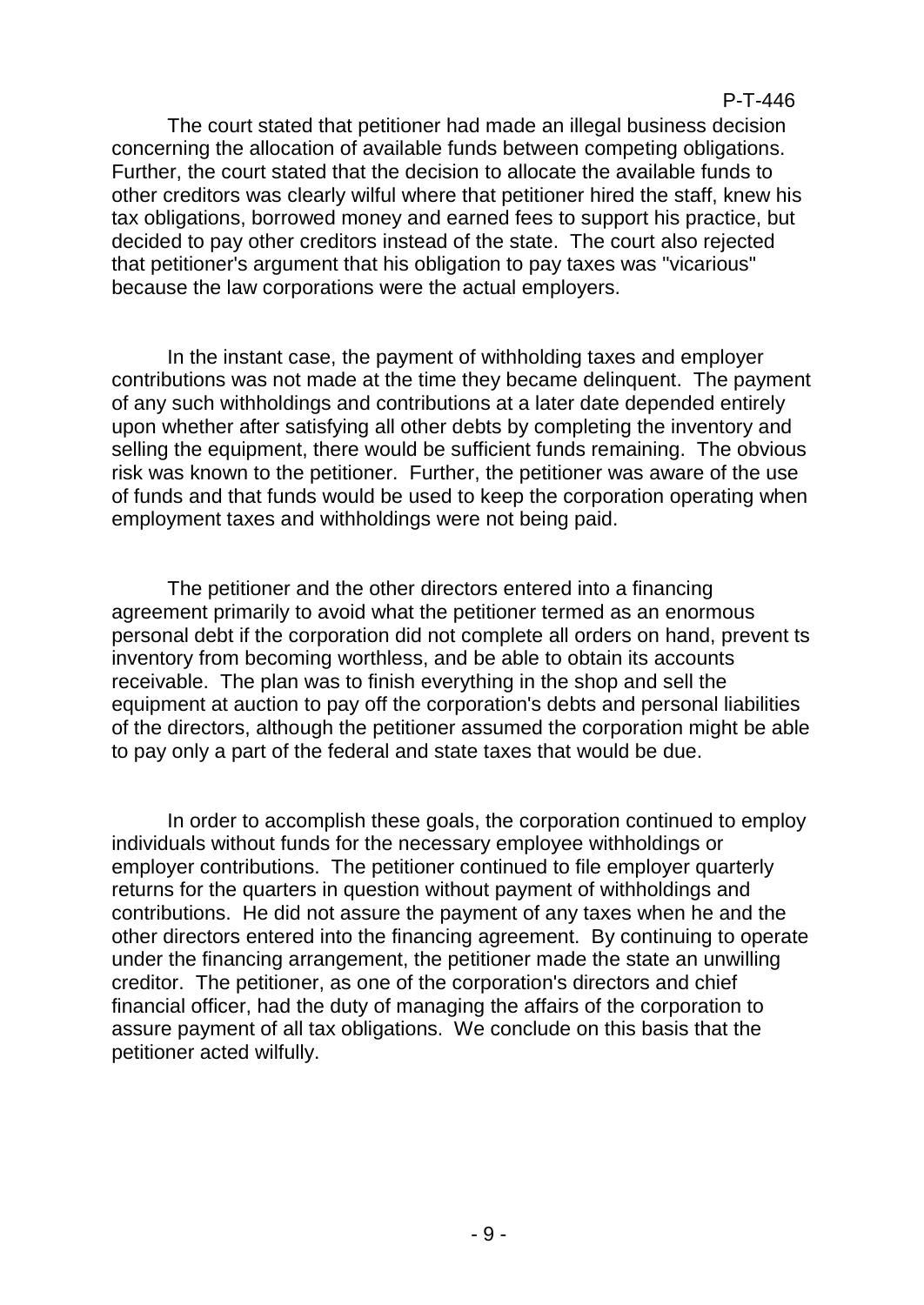The fact that the petitioner may have acted as a prudent businessman with respect to the decision to save the inventory and avoid an enormous personal debt does not make his actions any less wilful or justify continuing a business by knowingly making the state an unwilling creditor. Therefore, the petitioner is personally liable for the unpaid contributions and withholdings assessed under the provisions of section 1735 of the Unemployment Insurance Code.

We recognize that the majority of the assessment herein is not the so-called trust fund portion. However we decline to find, as the petitioner has requested, that a "wilful failure to pay" employer contributions as opposed to employee withholdings or the trust fund portion requires a different standard of wilfulness to invoke personal liability. Accordingly, the concept of "wilfulness" as enumerated in the court decisions cited above with respect to section 6672 of the Internal Revenue Code, is equally applicable to a consideration of the wilfulness required in section 1735 of the Unemployment Insurance Code.

#### **DECISION**

The appealed portion of the decision of the administrative law judge is affirmed. The petitioner's petition for reassessment in Case No. UPL-T-17812 is denied.

Sacramento, California, May 22, 1986.

# CALIFORNIA UNEMPLOYMENT INSURANCE APPEALS BOARD

ROBERT L. HARVEY, Chairman

JAMES J. HAGARTY

LORETTA A. WALKER

J. RICHARD GLADE

DEBRA A. BERG

# GEORGE E. MEESE

# DISSENTING - Written Opinion Attached

# CHET WRAY